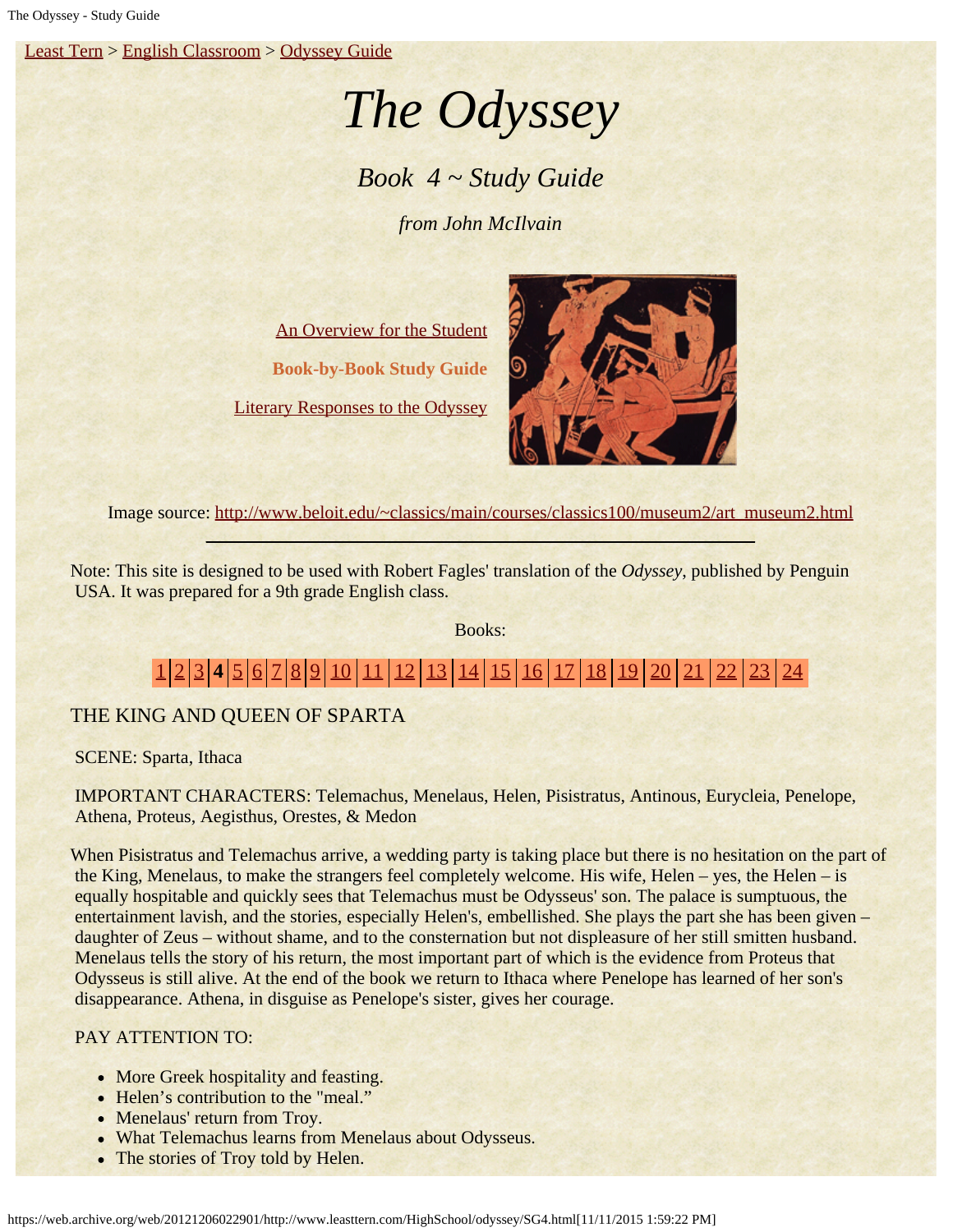- Menelaus' reaction to Helen's story.
- The story of Proteus
- The plot to kill Telemachus

#### EPITHETS: Who is ...

- "red haired?"
- "son of Atreus?"
- "the pearl of women?"
- "The Old man of the Sea?"

#### QUESTIONS:

- 1. How do Menelaus and Helen compare with Nestor as hosts?
- 2. How do they contrast with the suitors the suitors as guests?
- 3. Do Menelaus and Helen know who Telemachus is at the beginning of the book?
- 4. What do you make of the relationship between Menelaus and Helen?
- 5. What is impressive about their palace?
- 6. Who is Proteus? How does Menelaus catch him? With whose help?
- 7. What does Menelaus tell Telemachus about Odysseus' whereabouts?
- 8. Why does Telemachus need to go to two homes, and visit two of the Captains destroyed Troy?
- 9. Why is information withheld so frequently (Proteus at first balks, and Penelope's sister, in a dream, is also reluctant. Why is other information (Helen's) suspect?

### QUOTES TO REMEMBER:

| Helen emerged from her scented, lofty<br>chambers                                                                                                                                                                                               | (135) |
|-------------------------------------------------------------------------------------------------------------------------------------------------------------------------------------------------------------------------------------------------|-------|
| striking as Artemis with her golden shafts                                                                                                                                                                                                      |       |
| "Do we know, my Lord, who our visitors<br>claim to be, our welcome new arrivals?<br>To the life he's like the son of great<br>Odysseus,<br>surely he's Telemachus. The boy that hero<br>left<br>a babe in arms at home when all you<br>Achaeans | (153) |
| fought at Troy, launching your headlong<br>battles,<br>just for me, shameless whore that I was."                                                                                                                                                |       |
| "Wonderful!" the red haired king cried out.<br>"The son of my dearest friend, here in my<br>own house."                                                                                                                                         | (185) |
| So Menelaus mused<br>and stirred in them a deep desire to grieve.                                                                                                                                                                               | (204) |
| Then Zeus' daughter Helen thought of<br>something else.                                                                                                                                                                                         | (243) |
| Into the mixing bowl from which they drank<br>their wine, she                                                                                                                                                                                   |       |
| slipped a drug, heart's ease, dissolving<br>anger,                                                                                                                                                                                              |       |
| magic to make us all forget our pains.                                                                                                                                                                                                          |       |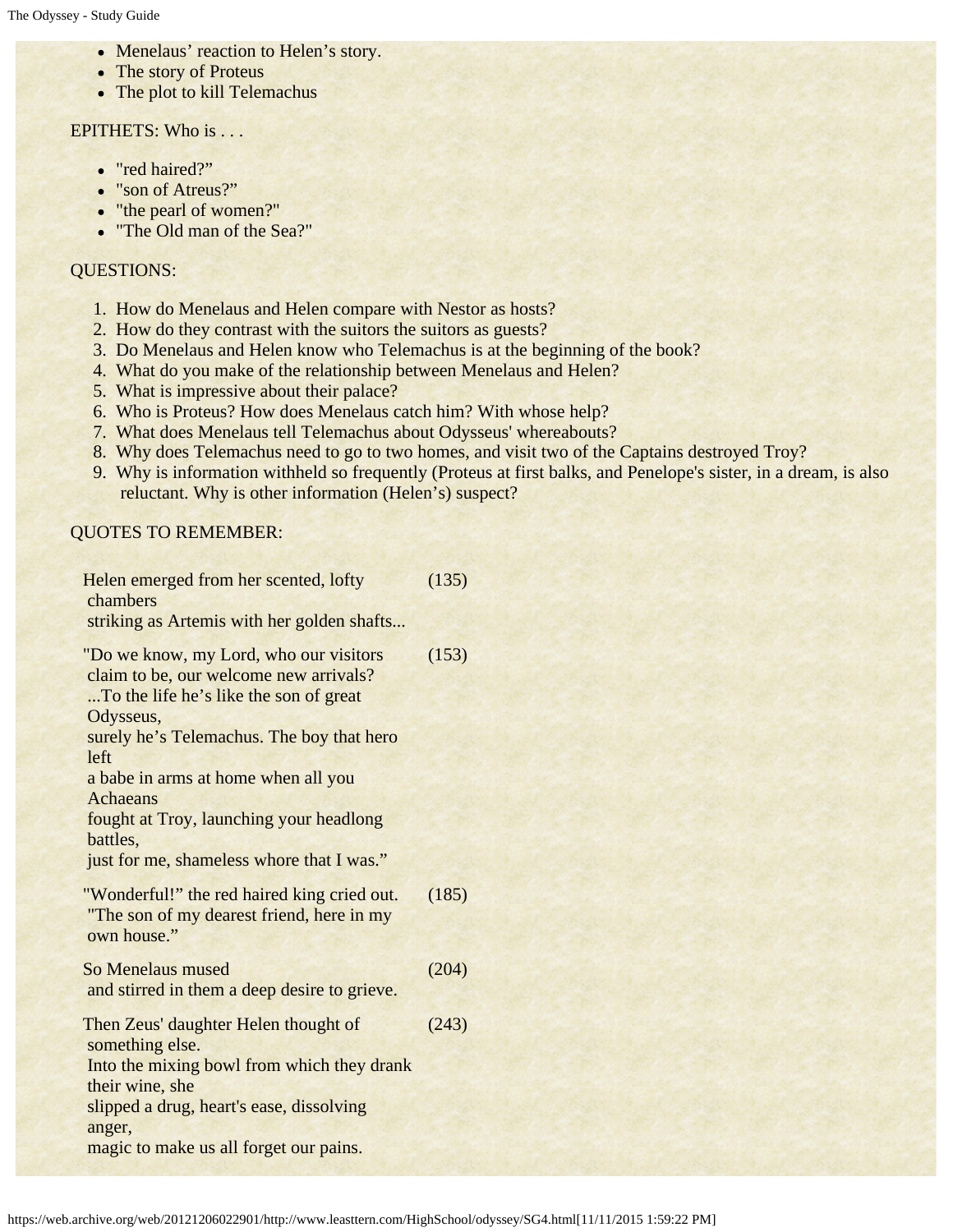| "and no one knew him at all<br>I alone, I spotted him for the man he was."                                                                                                                                                                                                                                                                                                                                   | (280)          |
|--------------------------------------------------------------------------------------------------------------------------------------------------------------------------------------------------------------------------------------------------------------------------------------------------------------------------------------------------------------------------------------------------------------|----------------|
| "There was a tale, my lady. So well told<br>Three times you sauntered round our hollow<br>ambush<br>feeling, stroking its flanks,<br>challenging our fighters, calling each by<br>$name -$<br>yours was the voice of all our long lost<br>wives!<br>but Odysseus clamped his great hands<br>on the man's mouth<br>and shut it brutally - yes he saved us all."<br>" Weak as the doe that beds down her fawns | (298)<br>(374) |
| in a mighty lions den - her newborn<br>sucklings -<br>then trails off to the mountain spurs and<br>grassy bends<br>to graze her fill, but back the lion comes to<br>his own lair<br>and the master deals both fawns a ghastly,<br>bloody death<br>just what Odysseus will deal that mob -<br>ghastly death."                                                                                                 |                |
| "Up from the shore he led the king, he<br>ushered him in -<br>suspecting nothing of all his doom $-$ he<br>feasted him well<br>then cut him down as a man cuts down an<br>ox at the trough!"<br>(Proteus telling Menelaus of Agamemnon's<br>death at the hands of Aegisthus.)                                                                                                                                | (600)          |
| "I saw him once on an island, weeping live<br>warm tears<br>in the nymph Calypso's house – she holds<br>him there by force."<br>(Proteus telling Menelaus of Odysseus'<br>plight.)                                                                                                                                                                                                                           | (626)          |
| Telemachus,<br>summoning up his newfound tact                                                                                                                                                                                                                                                                                                                                                                | (667)          |
| Medon, the soul of thoughtfulness, replied,<br>"I don't know if a god inspired your son<br>or the boy's own impulse led him down to<br>Pylos,<br>but he went to learn his father's journey<br>home,<br>or whatever fate he's met."                                                                                                                                                                           | (801)          |
| Penelope would her fine son escape his<br>death<br>or go down at her overweening suitors'                                                                                                                                                                                                                                                                                                                    | (896)          |